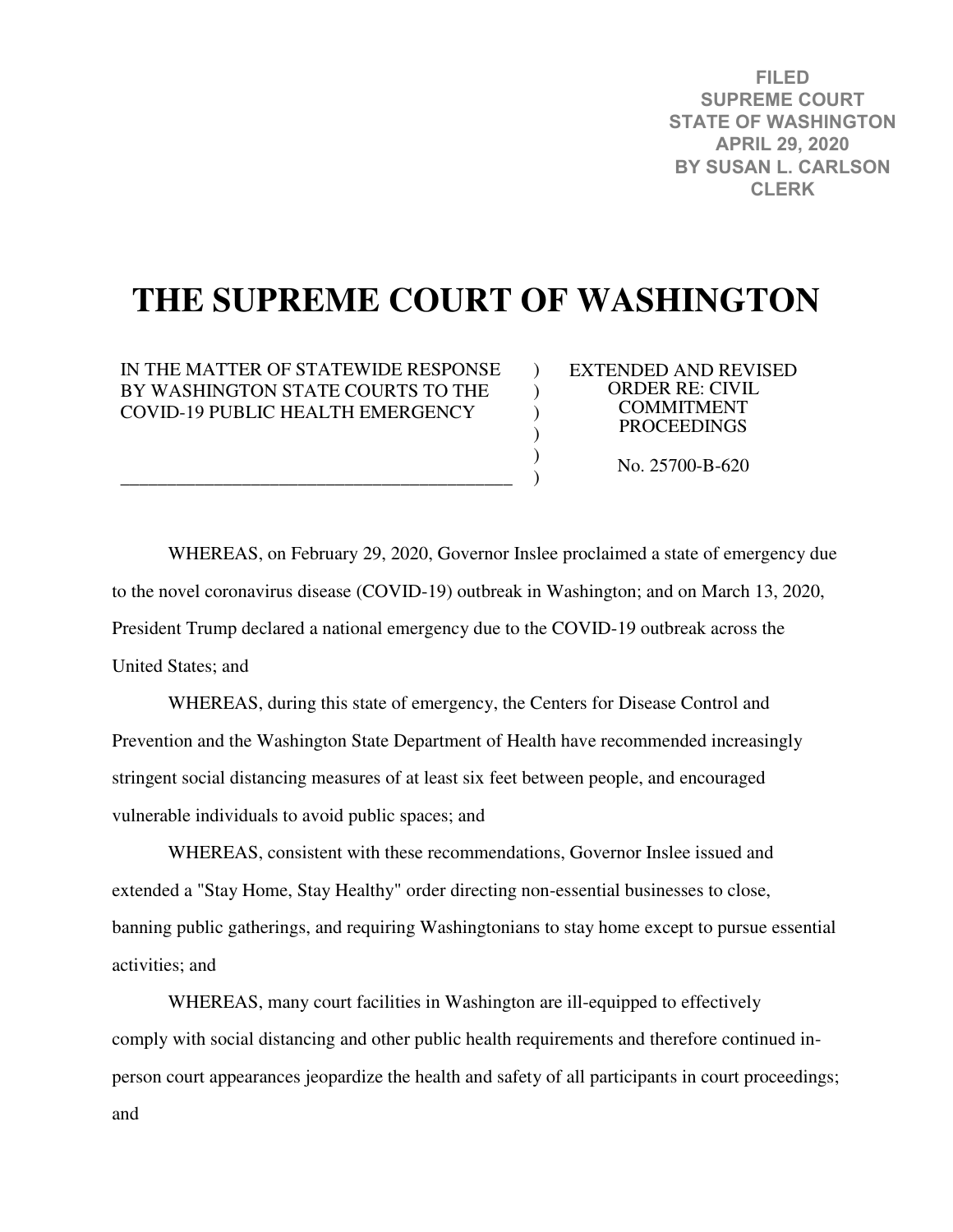#### Page 2 EXTENDED AND REVISED ORDER RE: CIVIL COMMITMENT PROCEEDINGS 25700-B-620

WHEREAS, pursuant to this Court's orders of March 4, 2020, March 18, 2020 (as amended March 20, 2020), April 13, 2020, and April 29, 2020, many Washington courts have taken important steps to protect public health while ensuring continued access to justice and essential court services, including by strictly observing social distancing measures, holding proceedings remotely, suspending many in-building operations, and promulgating emergency rules as necessary; and

WHEREAS, the spread of COVID-19 across Washington requires a uniform, coordinated response from Washington courts to prevent further outbreak and to maintain effective and equitable access to justice; and

WHEREAS, this Court has considered proposals for an order regarding civil commitment proceedings, including an agreed proposal from the WACDL/WDA COVID-19 Taskforce, the WAPA ad hoc committee on COVID-19 and the Washington State Hospital Association, as well as responses from superior court judges and other justice partners; and

WHEREAS, the presiding judges across Washington need direction and authority to effectively administer their courts in response to this state of emergency, including authority to adopt, modify, and suspend court rules and orders as warranted to address the emergency conditions; and

WHEREAS, pursuant to this Court's prior orders, the Court recognizes that there are procedural issues involved in civil commitment cases that are unique to the circumstances of those cases and warrant a supplemental statewide order.

NOW, THEREFORE, pursuant to the Supreme Court's authority to administer justice and to ensure the safety of all participants in court proceedings,

IT IS HEREBY ORDERED:

1. All parties to civil commitment proceedings are responsible for complying with the Involuntary Treatment Act (ITA), as set forth in chapter 71.05 RCW, and the Behavioral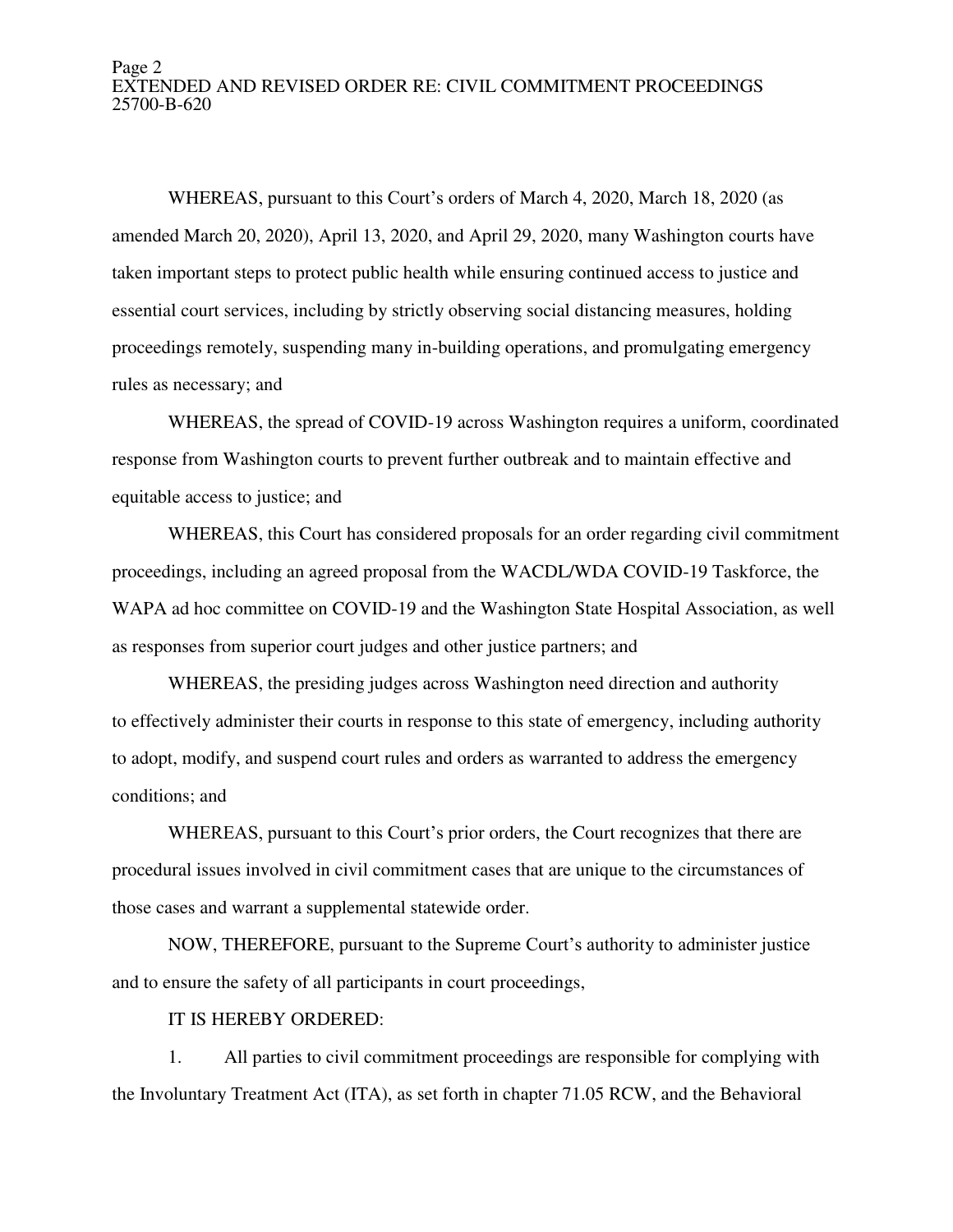### Page 3 EXTENDED AND REVISED ORDER RE: CIVIL COMMITMENT PROCEEDINGS 25700-B-620

Health Services for Minors Act, as set forth in chapter 71.34 RCW, to ensure that all detained and civilly committed patients' civil rights are respected during this public health emergency.

2. Healthcare facilities shall provide for reasonable means and methods of communication between detained and civilly committed patients and their counsel, which may include in person, video, or telephone. Attorneys shall provide healthcare facilities as much advance notice as possible about their desire to communicate with patients and their preferred method for doing so.

3. Designated Crisis Responders (DCRs) will follow the guidance issued by the Washington State Health Care Authority for video evaluations under the ITA. For emergency detentions under RCW 71.05.153, DCRs shall conduct interviews in person whenever safe and feasible. Where an in person interview is not safe or feasible, the DCR may conduct an interview by secure video if the technology is available. Before initiating a change in practice to video evaluations, DCRs, in conjunction with their Behavioral Health Administrative Service Organization, should first consult with their prosecutors to ensure that the prosecutor will move forward with petitions generated through video evaluations. If the prosecutor is not willing to support video evaluations, it may not be an option for that county/region. For non-emergency detentions under RCW 71.05.150, DCRs may conduct the interview in person whenever safe or feasible, or through secure video if the technology is available. In conducting an ITA evaluation by video, DCRs must ensure that a healthcare professional is present with the individual being evaluated if the DCR and facility together determine that presence is necessary.

4. Each person involuntarily detained, treated in a less restrictive alternative course of treatment, or committed for treatment and evaluation shall have reasonable access to a telephone, both to make and receive confidential calls with counsel, pursuant to RCW 71.05.217(5).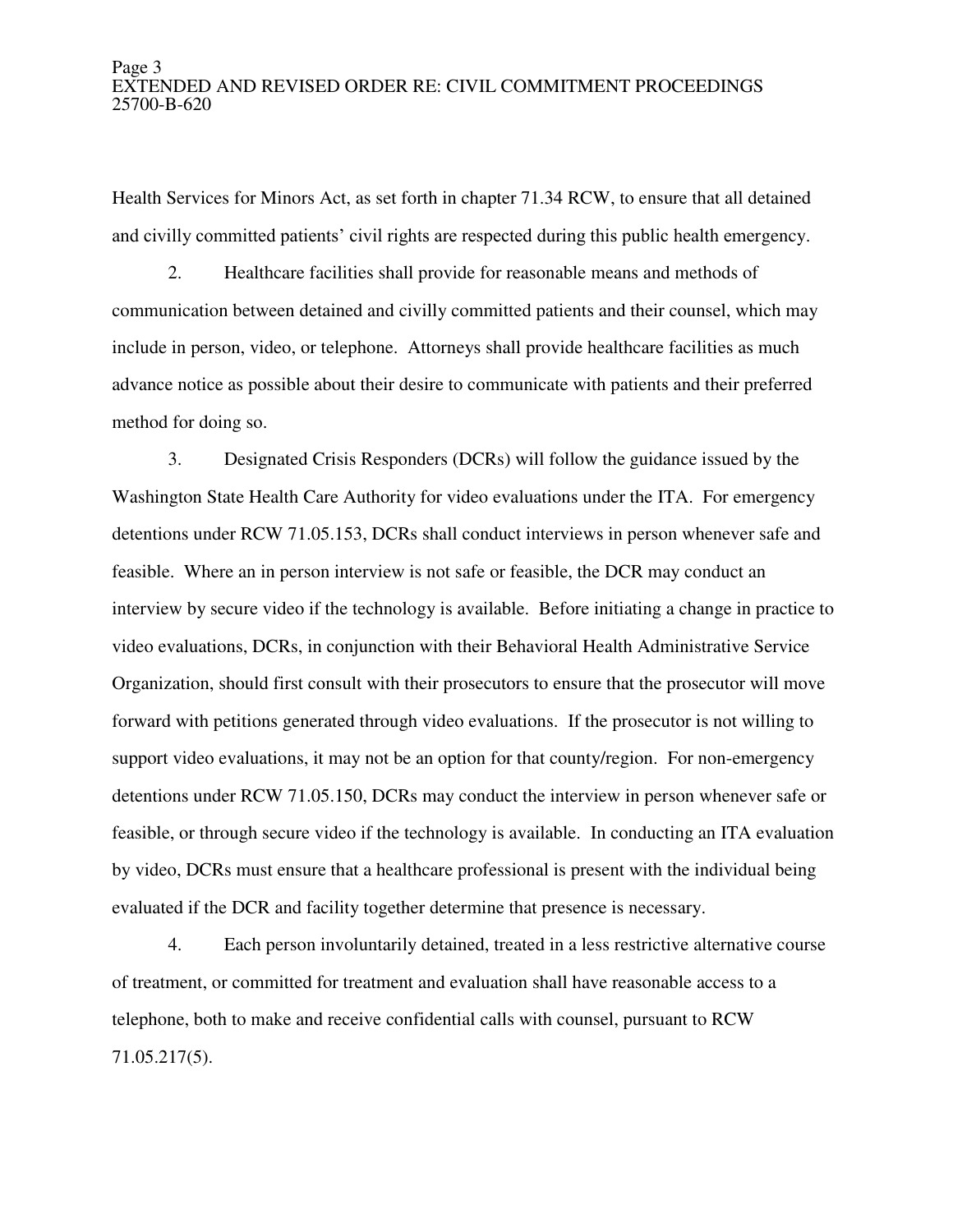#### Page 4 EXTENDED AND REVISED ORDER RE: CIVIL COMMITMENT PROCEEDINGS 25700-B-620

5. Court proceedings and patient meetings with defense counsel shall be conducted by remote means if reasonably feasible, and may be conducted by telephone if video is not available or appropriate in the circumstances of the particular case. Where court proceedings must occur in person, or where defense counsel must meet in person with a patient, social distancing and other public health measures must be strictly observed.

6. Courts shall work with all parties and any interpreters to provide a safe means for the introduction of evidence that all parties may view, which may include providing a copy of the proposed evidence to the opposing party via electronic service. During all hearings conducted via video or teleconference, courts shall ensure that a means for the respondent to have private discussions with respondent's counsel is provided. During a hearing, limitations on technology shall not be a reason to prevent a respondent from providing testimony, if they choose. Hearings regarding a patient's release should be held on regularly scheduled dockets in compliance with chapter 71.05 RCW.

7. COVID-19 should not normally constitute conditions allowing waiver of applicable statutory timeframes for hearings, except for jury trials, as articulated in RCW 71.05 and RCW 71.34. However, courts may grant continuances to establish voluntariness, for preparation, and for good cause, including for COVID-19. Notwithstanding any statutory provision to the contrary, Respondents' jury trial dates shall commence on or after July 6, 2020, unless extended by further order of the Court.

8. If an attorney visits a healthcare facility in person, the attorney is subject to that facility's safety and protective measures with respect to social distancing, the use of personal protective equipment and any other practice or protocol designed to prevent exposure to COVID-19.

9. Healthcare facilities shall provide requested records to counsel via remote capabilities for their use in ITA proceedings, recognizing that facilities are different in how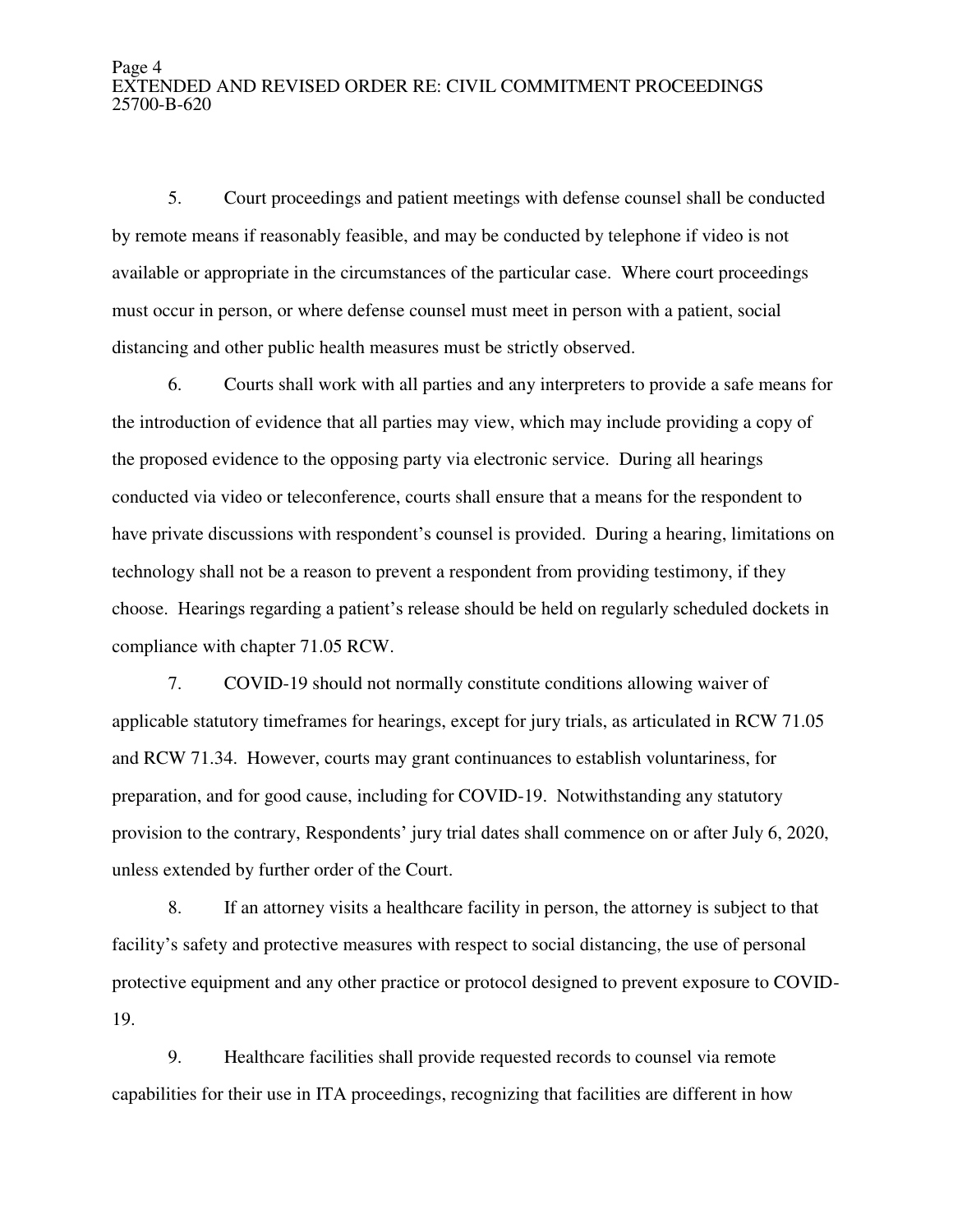#### Page 5 EXTENDED AND REVISED ORDER RE: CIVIL COMMITMENT PROCEEDINGS 25700-B-620

patient records are maintained and in their ability to transmit remotely. Attorneys will identify only the records reasonably necessary to adequately prepare and present a case.

10. Trial court clerks shall review their procedures and consider implementing measures to facilitate the filing of pleadings without the need for person-to-person contact.

11. For proceedings conducted by video or telephone, the judge or commissioner will explain how the hearing will occur to ensure the respondent understands the process.

12. This order does not change the standard for dismissal under RCW 71.05.010(2), and as provided in *In re C.W.*, 147 Wn.2d 259, 281 (2002).

13. This order is intended to supplement this Court's second revised and extended order of April 29, 2020, for purposes of all civil commitment matters. It takes effect immediately.

14. Nothing in this order prevents courts from developing and implementing jurisdiction specific procedures that meet the directives outlined herein.

15. This order supersedes the Court's April 15, 2020 Order re: Civil Commitment Proceedings, and the Court may extend the time frames in this order as required by the continuing public health emergency, and if necessary, will do so by further order. This order and other applicable emergency orders may be deemed part of the record in affected cases for purposes of appeal without the need to file the orders in each case.

16. As used in this order, "parties" includes DCRs, petitioners, respondents, intervenors, and counsel.

17. The Court recognizes that ITA patients will be detained in a variety of situations depending on the facility where detained, the circumstances present in those facilities during the period of detention, and the circumstances present in the courts during the period of detention. Accordingly, this order is intended to provide flexibility to the parties and healthcare facilities while protecting the rights of detained and committed individuals.